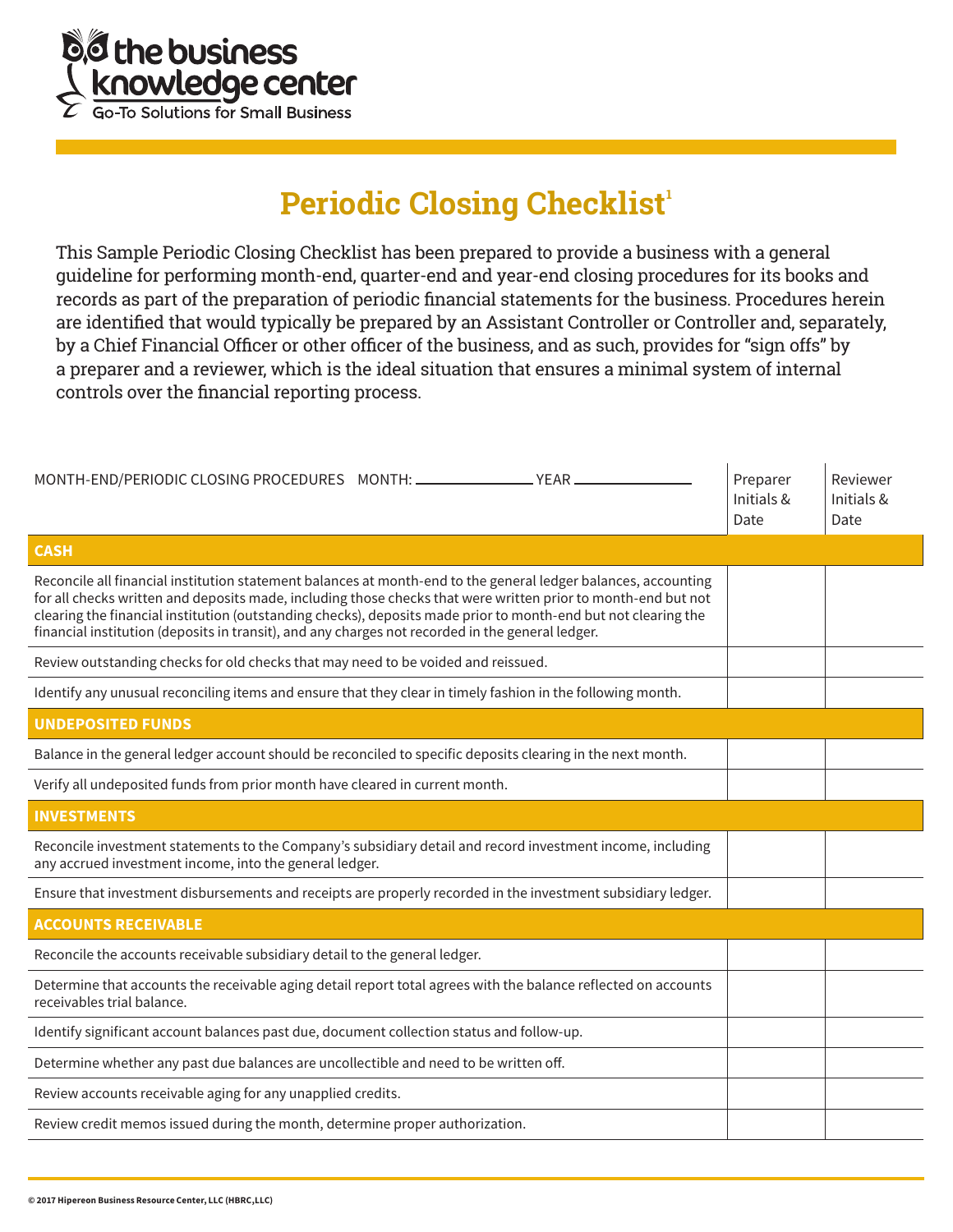

| MONTH-END/PERIODIC CLOSING PROCEDURES MONTH:                                                                                                                                              | Preparer<br>Initials &<br>Date | Reviewer<br>Initials &<br>Date |
|-------------------------------------------------------------------------------------------------------------------------------------------------------------------------------------------|--------------------------------|--------------------------------|
| <b>CUSTOMER DOWN PAYMENTS</b>                                                                                                                                                             |                                |                                |
| Verify that this account balance reconciles to customer listing.                                                                                                                          |                                |                                |
| Verify that sales related to deposits recorded in prior months, actually occur in the future, and if not why not, or<br>if a refund is due to the customer.                               |                                |                                |
| <b>INVENTORY</b>                                                                                                                                                                          |                                |                                |
| Reconcile the perpetual inventory detail reports to any inventory test counts and to the general ledger.<br>Identify / explain variances.                                                 |                                |                                |
| Review perpetual inventory listing for reasonableness (high quantities/dollars, etc).                                                                                                     |                                |                                |
| Determine if any obsolete inventory exists that needs to be written off.                                                                                                                  |                                |                                |
| <b>FIXED ASSETS</b>                                                                                                                                                                       |                                |                                |
| Identify fixed asset additions and disposals during the period and document the following:<br>-Acquisition / disposal date<br>-Asset description<br>-Proceeds received on sale / disposal |                                |                                |
| Reconcile balance sheet account balances to depreciation schedule cost and accumulated depreciation totals.                                                                               |                                |                                |
| Ensure that depreciation expense has been properly recorded.                                                                                                                              |                                |                                |
| CASH SURRENDER VALUE (CSV) OF OFFICER LIFE INSURANCE                                                                                                                                      |                                |                                |
| Adjust the general ledger balance for CSV to insurance company life insurance policy statements.                                                                                          |                                |                                |
| <b>PREPAID EXPENSES</b>                                                                                                                                                                   |                                |                                |
| Prepare a prepaid expenses schedule, ensuring that balances can be reconciled to payments made for expense<br>items purchased/paid for in advance.                                        |                                |                                |
| Determine the period over which each prepaid expense covers and ensure that the appropriate monthly<br>amount has been amortized and recognized in monthly expenses.                      |                                |                                |
| <b>NOTES RECEIVABLE</b>                                                                                                                                                                   |                                |                                |
| Verify that ending account balance agrees with the related loan amortization schedule and scheduled receipts.                                                                             |                                |                                |
| Ensure that monthly interest income has been properly recorded.                                                                                                                           |                                |                                |
| <b>ACCOUNTS PAYABLE</b>                                                                                                                                                                   |                                |                                |
| Reconcile the accounts payable subsidiary detail to the general ledger.                                                                                                                   |                                |                                |
| Determine that the accounts payable aging total agrees with balance reflected on the accounts payable<br>trial balance.                                                                   |                                |                                |
| Review accounts payable aging for any unapplied debits; ensure that vendors are timely paid.                                                                                              |                                |                                |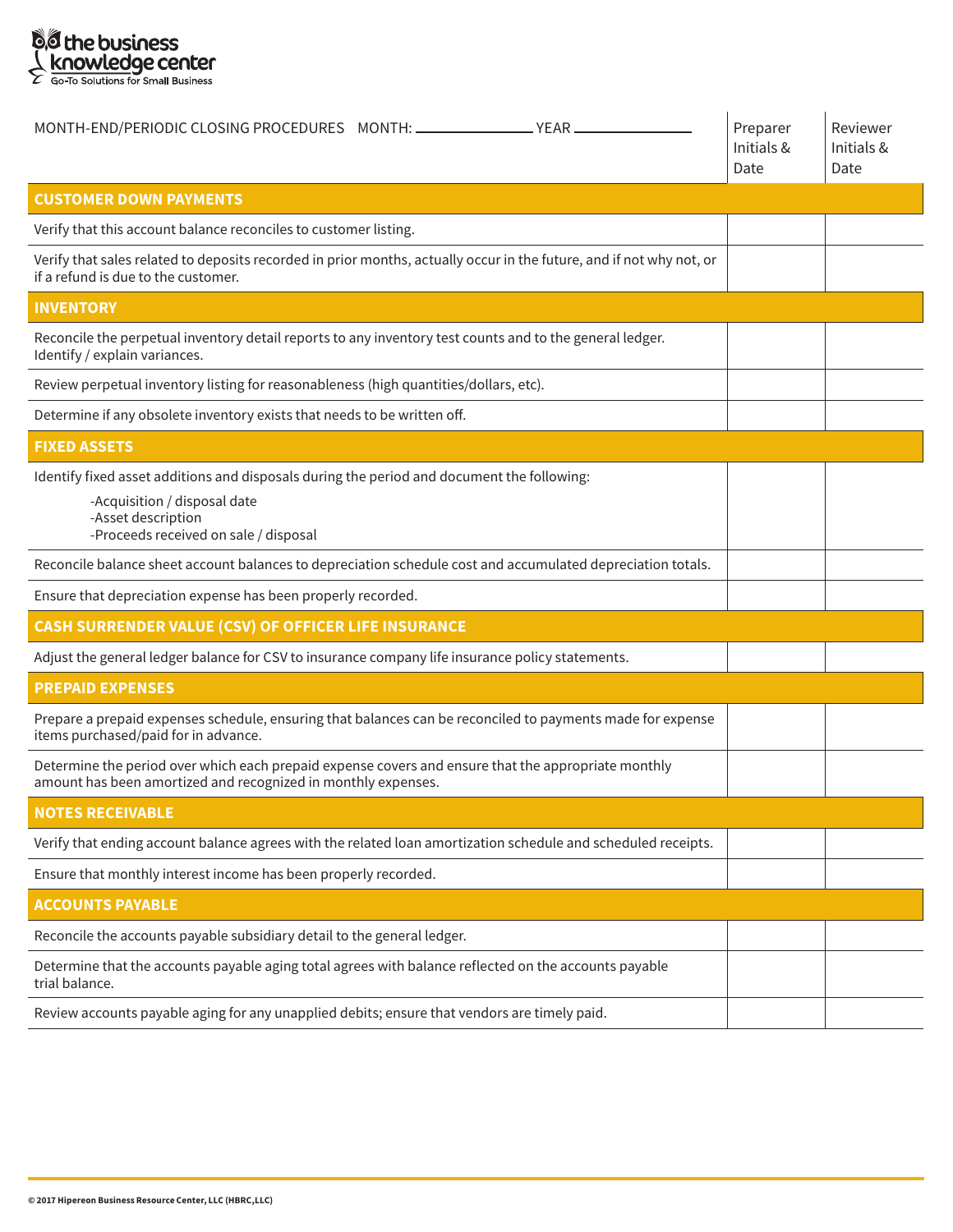

| MONTH-END/PERIODIC CLOSING PROCEDURES MONTH: _____________________YEAR ______                                                                                                                                                                                         | Preparer<br>Initials &<br>Date | Reviewer<br>Initials &<br>Date |
|-----------------------------------------------------------------------------------------------------------------------------------------------------------------------------------------------------------------------------------------------------------------------|--------------------------------|--------------------------------|
| <b>INVENTORY RECEIVED NOT BILLED</b>                                                                                                                                                                                                                                  |                                |                                |
| Balance in the account should be agreed to supporting reports indicating which specific inventory items have<br>been received, but for which there is no vendor invoice.                                                                                              |                                |                                |
| Review balance in the account for reasonableness and timely processing of billings.                                                                                                                                                                                   |                                |                                |
| PAYROLL, ACCRUED PAYROLL AND VACATION/SICK TIME                                                                                                                                                                                                                       |                                |                                |
| Reconcile the payroll register to compensation expense and reconcile payroll tax and other withholdings to<br>general ledger account postings.                                                                                                                        |                                |                                |
| Ensure that payroll tax and other withholdings are properly computed.                                                                                                                                                                                                 |                                |                                |
| Prepare a schedule supporting accrued payroll and accrued vacation/sick time for month-end. Determine that<br>the correct amount of days are in the payroll and vacation/sick pay accruals.                                                                           |                                |                                |
| <b>ACCRUED PROPERTY TAX</b>                                                                                                                                                                                                                                           |                                |                                |
| Real estate taxes are typically one year in arrears. Compare accrued real estate taxes with property tax bills and<br>verify that the monthly accrual is equal to 1/12 of prior year expense. At mid-year and year-end, adjust accrual<br>to current year assessment. |                                |                                |
| <b>ACCRUED SALES TAX</b>                                                                                                                                                                                                                                              |                                |                                |
| Agree to respective sales tax reports filed the following month.                                                                                                                                                                                                      |                                |                                |
| <b>ACCRUED PAYROLL TAXES</b>                                                                                                                                                                                                                                          |                                |                                |
| Review payroll tax returns and periodic deposits for Forms 940 and 941 and agree to the payroll withholding<br>records.                                                                                                                                               |                                |                                |
| Ensure that payroll tax returns are timely filed with the IRS and taxing districts, and periodic tax deposits are<br>made electronically or to the business financial institution timely.                                                                             |                                |                                |
| <b>OTHER ACCRUED EXPENSES</b>                                                                                                                                                                                                                                         |                                |                                |
| Agree balances in this general ledger account to specific expense items incurred and unpaid.                                                                                                                                                                          |                                |                                |
| <b>NOTES PAYABLE/OWNER</b>                                                                                                                                                                                                                                            |                                |                                |
| Verify that the month-end account balance in the general ledger agrees with the related loan amortization<br>schedule and scheduled payments.                                                                                                                         |                                |                                |
| Ensure that monthly interest expense has been properly recorded.                                                                                                                                                                                                      |                                |                                |
| <b>NOTES PAYABLE/FINANCIAL INSTITUTION (FI)</b>                                                                                                                                                                                                                       |                                |                                |
| Reconcile the FI statement balance to the general ledger balance in the notes payable account.                                                                                                                                                                        |                                |                                |
| Ensure that monthly interest expense has been properly recorded.                                                                                                                                                                                                      |                                |                                |
| <b>OWNER'S EQUITY/CAPITAL ACCOUNTS</b>                                                                                                                                                                                                                                |                                |                                |
| Close out revenue accounts (credits) and expense accounts (debits) against owner's equity (retained earnings).<br>Ensure that balance sheet is in balance (Assets = Liabilities +Owners Equity)                                                                       |                                |                                |